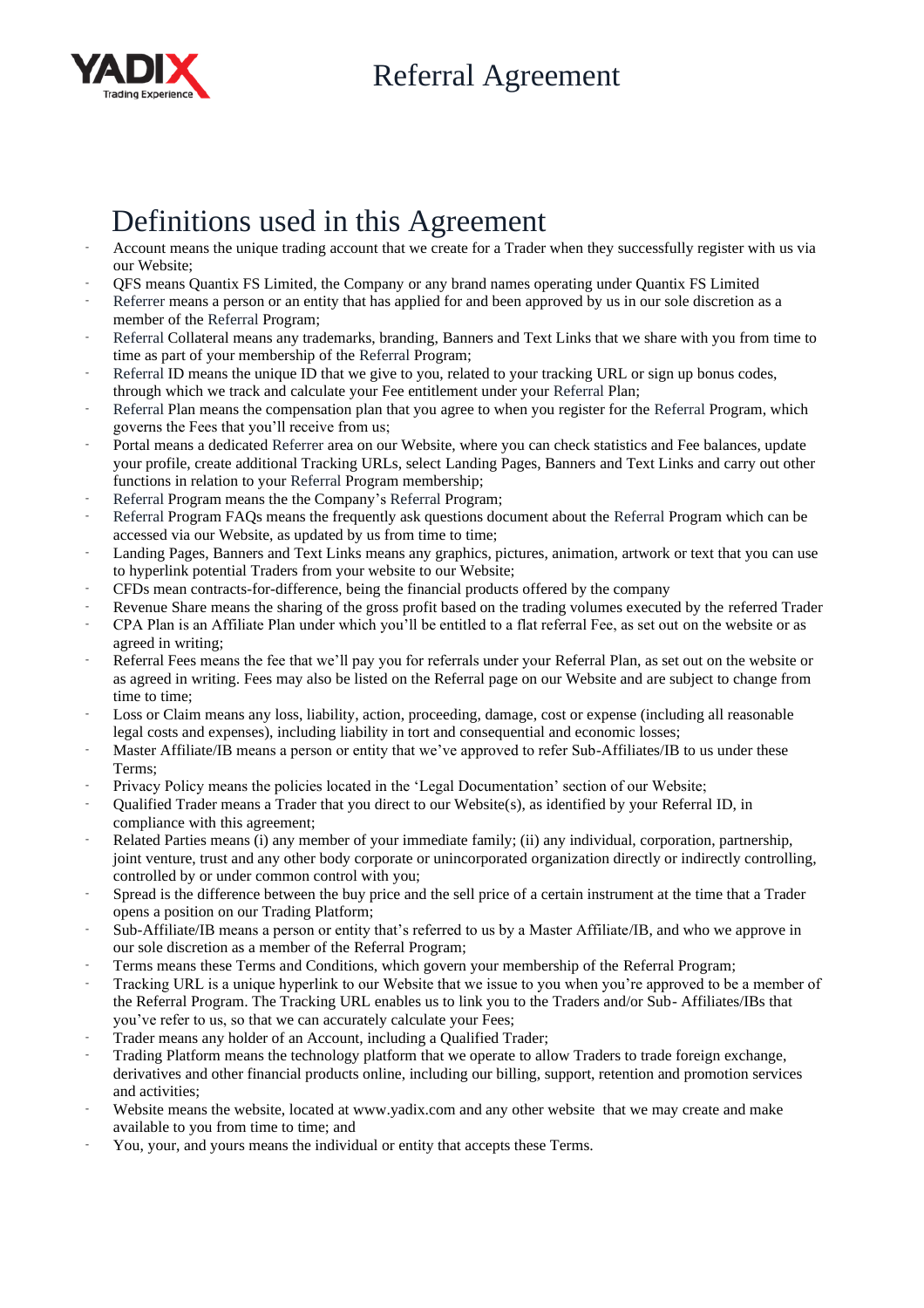

## Referral Models

- 1. The Company offers two earning models for its Referrers:
	- a. Revenue Share -You will generate commissions on a profit-sharing basis, which is calculated on the total net profit generated by mark-up of core spreads or commissions and based on the total volumes of all clients for the period of the current report
	- b. CPA- You'll be paid a one off, flat referral Fee under the CPA Plan for each Qualified Trader that you refer.
	- c. Each Referral model is subject to the specific Referral Plan terms and conditions, and the general Referral terms and conditions found within this document.

## Revenue Sharing Referrals

## **1. Types of referrals**

- a. Qualified Traders
- b. To be deemed a Qualified Trader, a Trader must:
	- i. live in a country from where we accept referrals.
	- ii. Verify the account fully and make a minimum real money deposit into his/her Account;
	- iii. not be already registered as a Trader under a different name or through a different identity;
- c. In the event of a dispute about whether a Trader is a Qualified Trader, our decision is final.
- d. Neither you nor your Related Parties are eligible for Qualified Trader status in connection with your Referral ID.
- 2. If you or any of your Related Parties become a Qualified Trader in connection with your Referral ID (in other words, if you refer an Account registered to yourself or any of your Related Parties to us under your Referral ID), you won't be entitled to payment of any Fees in connection with that Account
- 3. By entering into this agreement, the Referrer hereby fully agrees with all terms and provisions that:
	- a. You are aware that as the Company facilitates spot Forex trading for the Referrer's customers and covers their customer trades on a Straight through Basis, and since market conditions affect liquidity, risk and bid/ask spreads, the conditions outlined are meant as guidelines and not as absolutes

## 4. **Referral Fees**

a. In consideration of the services provided by the Referrer pursuant to this Revenue Share agreement, the Referrer shall be entitled to the introducing broker revenue sharing commissions as per the below table: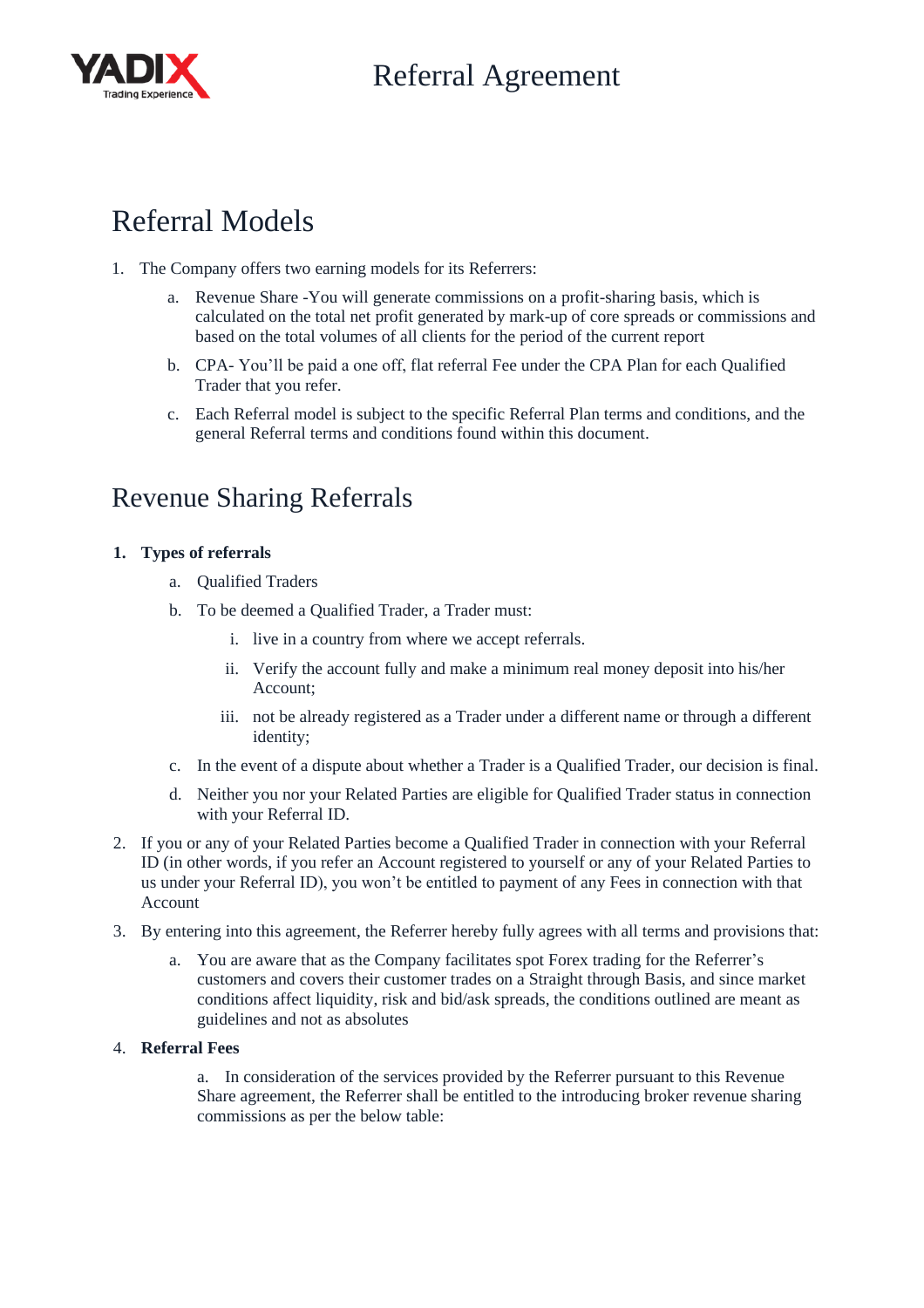

| <b>Account Type</b> | <b>Commission (Pips)</b> |
|---------------------|--------------------------|
| Classic             |                          |
| Scalper             |                          |
|                     |                          |

b. Referrers that have high volumes or traffic should communicate with the team on [patners@yadix.com](mailto:patners@yadix.com) to negotiate a different rebate rate, or a different earning model.

## CPA Program

## 1) **CPA Program**

- a) You'll be paid Fees under the CPA Plan when you're approved as an Affiliate, in line with these Terms.
- b) Fees under the CPA Plan will be set out on the Company's Website or as agreed between the Referrer and the Company.

#### **2) Types of referrals**

- a) Qualified Traders
- b) To be deemed a Qualified Trader, a Trader must:
	- i) live in a country from where we accept Affiliate referrals.
	- ii) make a minimum real money deposit of at least USD \$400.00 into his/her Account;
	- iii) not be already registered as a Trader under a different name or through a different identity;
	- iv) and trade (open and close) 10 positions and achieve a minimum value of 5 lots traded, or another amount that we set from time to time. Trades must be open for a minimum of 3 minutes, have a trading result which is greater than three pips and does not include hedged positions (opposing trades)
- c) To be deemed a Qualified Trader, for the Pro Level, a Trader must:
	- i) live in a country from where we accept Affiliate referrals;
	- ii) make a minimum real money deposit of at least USD \$5,000.00 into his/her Account;
	- iii) not be already registered as a Trader under a different name or through a different identity; and
	- iv) trade (open and close) 10 positions and achieve a minimum value of 25 lots traded, or another amount that we set from time to time. Trades must be open for a minimum of 3 minutes, have a trading result which is greater than three pips and does not include hedged positions (opposing trades).
- d) In the event of a dispute about whether a Trader is a Qualified Trader, our decision is final.
- e) Neither you nor your Related Parties are eligible for Qualified Trader status in connection with your Referral ID.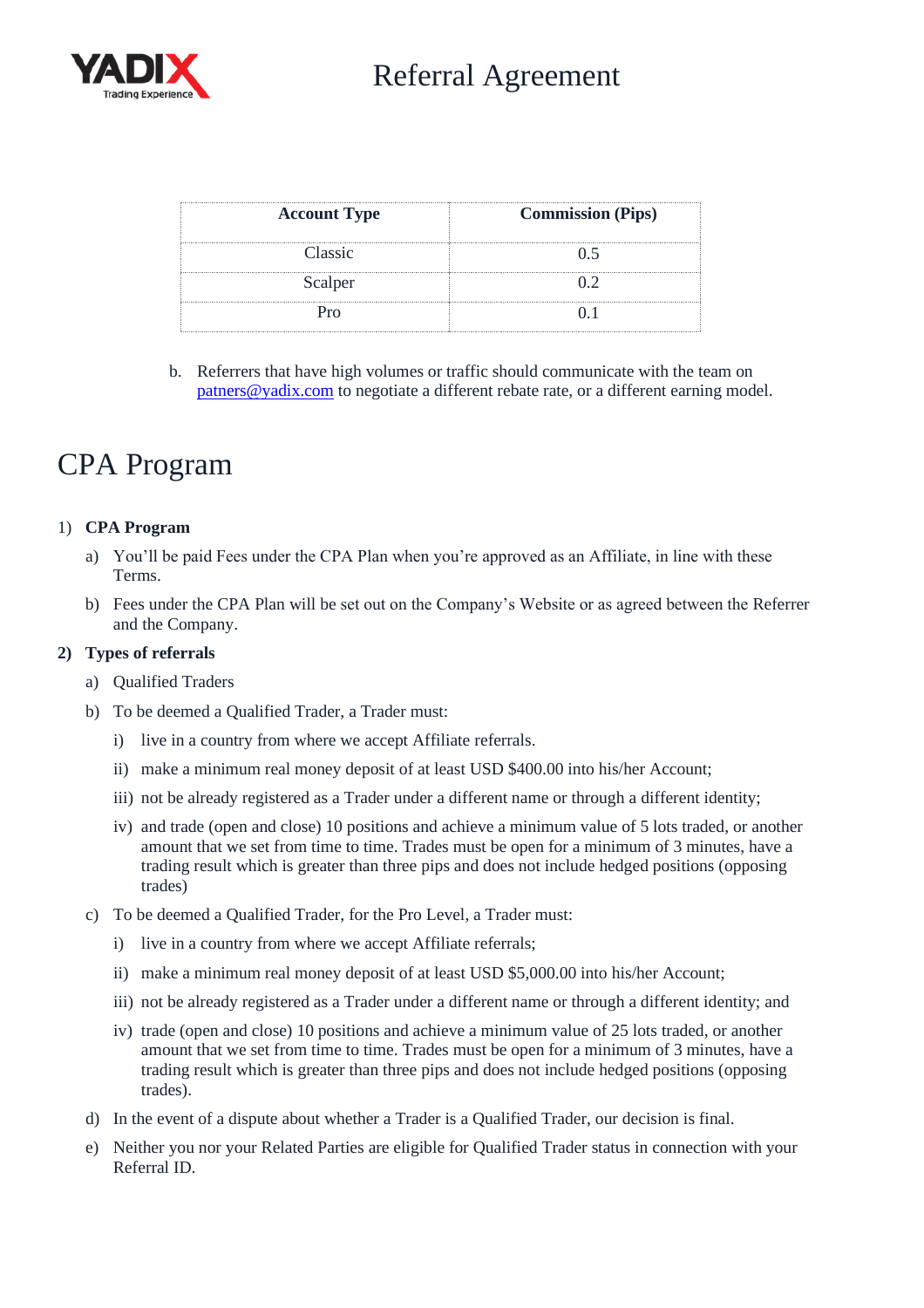

f) If you or any of your Related Parties become a Qualified Trader in connection with your Referral ID (in other words, if you refer an Account registered to yourself or any of your Related Parties to us under your Referral ID), you won't be entitled to payment of any Fees in connection with that Account.

## **3) CPA Plan Fee Entitlements:**

- **a) CPA Plan**: You will receive a flat rate Fee for each Qualified Trader that you refer to us in each month. For example, if you're entitled to receive USD \$100 per Qualified Trader and you refer us 10 Traders in a given month of which 9 are Qualified Traders, you'll receive \$900 (9 x USD \$100). If one of the Traders that you refer becomes a Qualified Trader in the following month, your Fee will be paid in the month that Qualified Trader status is achieved. The CPA commission rates can be found in our Referral Program FAQs, or as published on our website or as agreed between the Referrer and the Company.
- **b)** Master Affiliates: Your Fee will be calculated based on a percentage of the CPA Plan Fee entitlements from Sub-Affiliates linked to your Master Affiliate account. For example, if you're entitled to receive 10% of Sub-Affiliate Fee entitlements and your Sub-Affiliate is entitled to receive USD \$5,000 for a given month from referrals, you'll receive USD  $$500 (5,000 x 10\% = $500)$ .

General Terms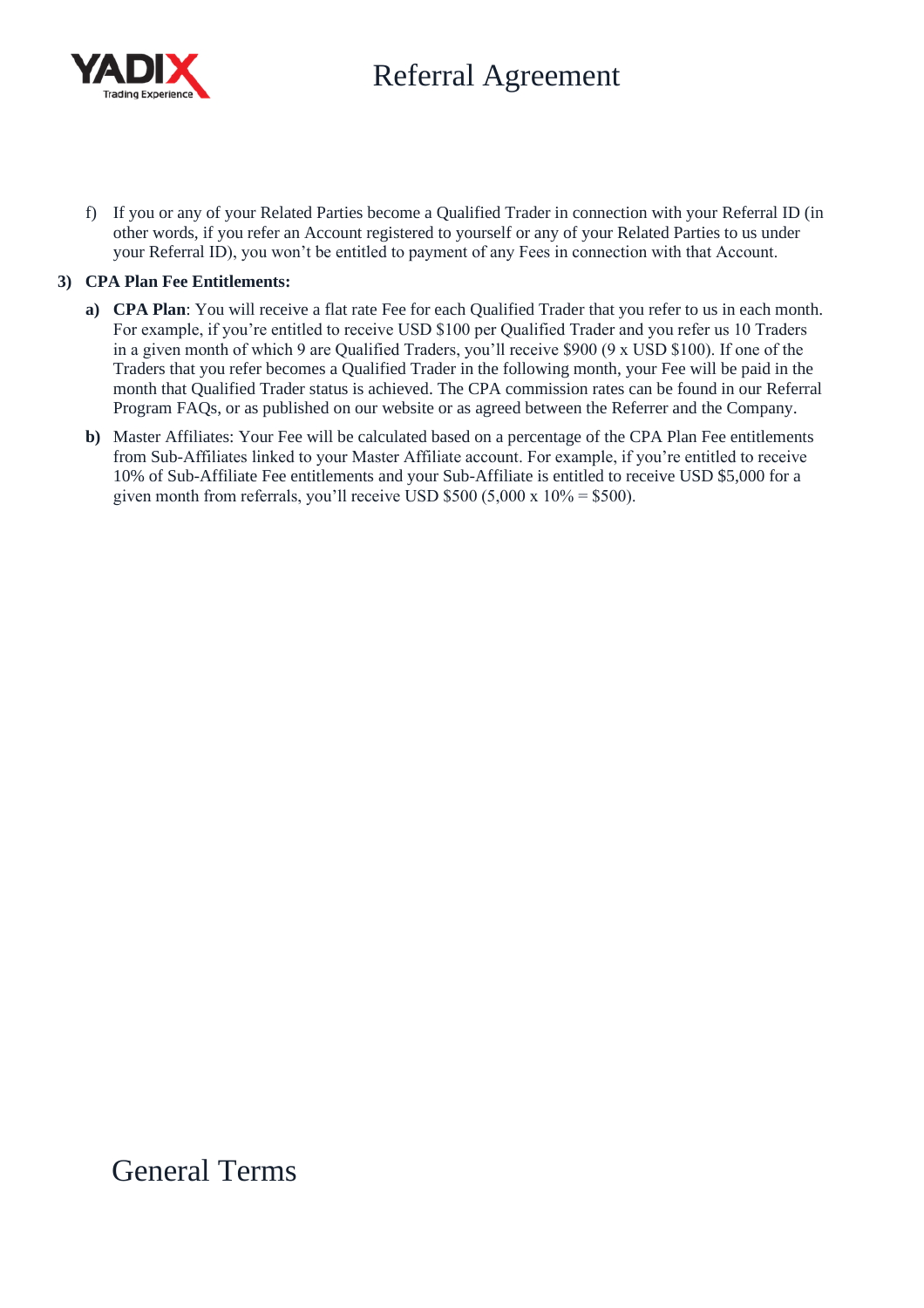

## 1. **Referral Program Membership**

- a. We grant to you, and you agree to accept, the non-exclusive right to direct potential Traders and/or other potential Referrers to our Website(s), in compliance with these Terms.
	- **i.** You acknowledge and agree that:
	- **ii.** these Terms don't give you an exclusive right or privilege to assist us in providing the services arising out of your referrals. For clarity, we intend to enter into similar arrangements with other Referrers as part of the Referral Program;
	- iii. we may also directly or indirectly solicit referrals on terms that may differ from those contained in these Terms or contract with third parties that are similar to or compete with your site; and
	- **iv.** you shall have no claims to Fees originating from Traders or Referrers that haven't been referred solely by you in compliance with these Terms.
	- v. This Agreement is applicable to Referrers onboarded via the company's Website

## 2. **Term**

d. These Terms come into force when you accept them online and will continue unless terminated under section "Termination".

## 2. **Responsibilities of Referrer**.

- a. Activities. Referrer will use its best efforts and shall devote reasonable amounts of its time, personnel and resources to (a) promote and market, within such territory as may be specified by the Company, in its sole discretion, and communicated to Referrer's via e-mail ("Territory"), the Platforms on those websites with respect to which Referrer has or will have a marketing arrangement (the "Websites"), and (b) identify for the Company prospective users of the Platforms within the Territory to which Referrer has actively promoted the Platforms via the Websites (each, a "Lead"). In no event shall Referrer engage in any marketing or promotional activity related to the Company, any Company Related Entity (as hereinafter defined) and/or any Platform in any area, location, territory or jurisdiction outside of the Territory.
- b. The Referrer shall bear all costs and expenses for such activities unless otherwise determined by the Company, in its sole discretion. As used herein, "Related Entity" shall mean, with respect to a Party, any entity that, directly or indirectly, controls, is controlled by, or is under common control with, such Party; where "control" means the possession, directly or indirectly, of the power to direct or cause the direction of the management policies of another, whether through the ownership of voting securities, by contract, as trustee or executor, or otherwise.

## **3. Compliance with local laws and regulations**

- a. Some jurisdictions have specific requirements for advertising and marketing CFDs. You must comply with all relevant local laws and regulations in the countries that you refer Traders from.
- b. Duty to Inform. The Referrer shall promptly inform the Company of any information known to the Referrer related to any Leads, Prospective Referrers or the Platforms that could reasonably lead to a claim, demand or liability of or against the Company and/or the Company's Related Entities by any third party.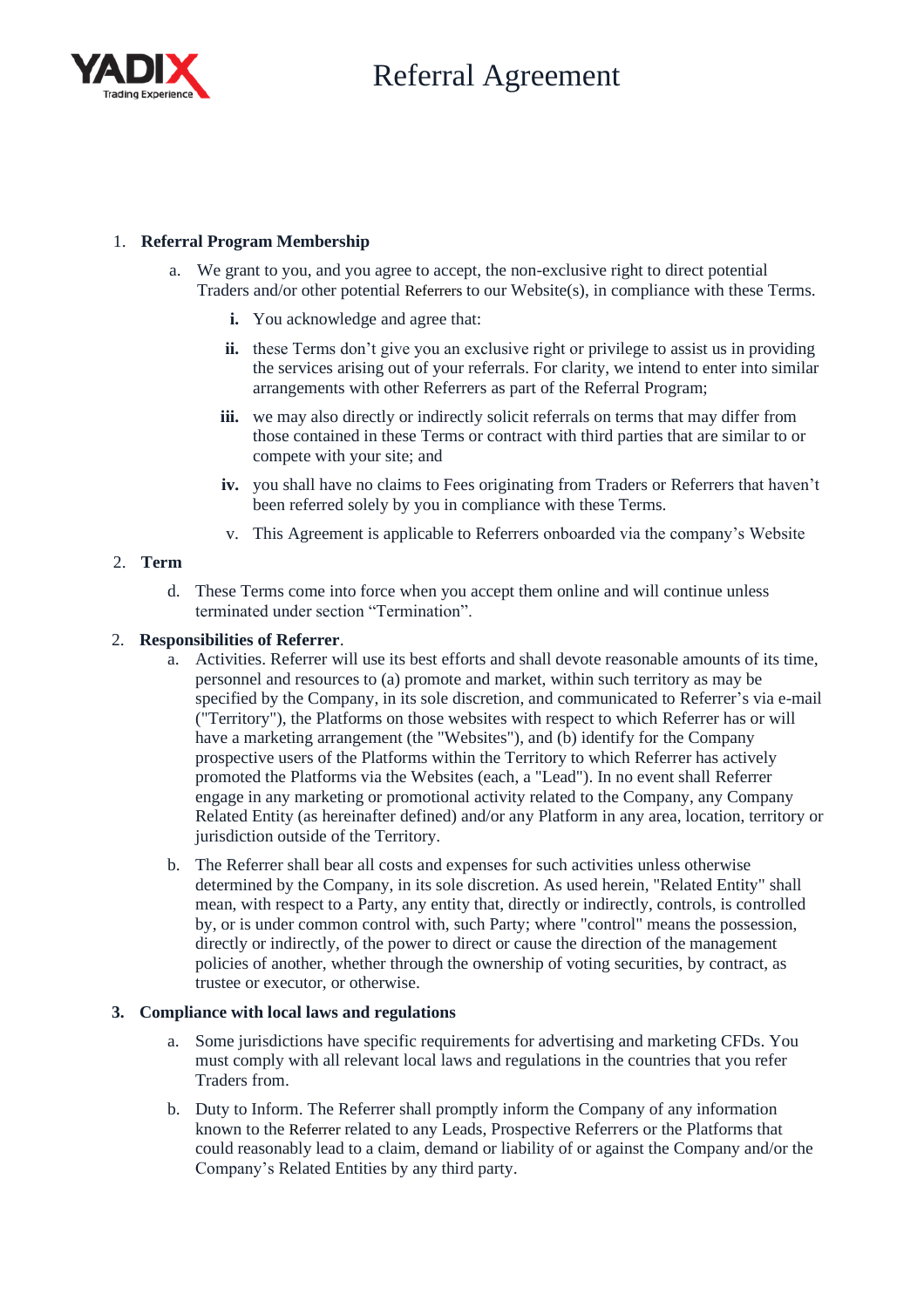

## **4. Referral Fees**

- a. Currency
- b. Unless otherwise agreed with us in writing, all Fees are generated in United States Dollars (USD), including monetary values within the Portal.
	- i. Tracking
		- 1. Your Fees will be calculated based on the Trader activity linked to your Referral ID which we identify via your Tracking URL. You can access Trader reports associated with your Referral ID in your profile.
		- 2. We accept no responsibility for a failure by you, or any Trader, to effectively link you to Trader's activity in connection with this Referral Program (e.g., through a failure to use the correct Tracking URL or enter a signup bonus code).
		- 3. We reserve the right to verify any new Qualified Traders referred by you prior to honoring any Fee entitlement.
- c. Valid Referral Fees. With respect to each Valid Referral (as hereinafter defined), Referrer shall be entitled to receive the fees found in the section(s) named Referrer Fees, or as agreed between the Referrer and the Company and according to the relevant earning model. The Company reserves the right to modify the Valid Referrer Fees and/or the payment terms at any time with or without advance notice to Referrer.
- **5. No Fee Entitlement -** You won't be entitled to any Fees:
	- i. in respect of any Trader who didn't become Qualified within three months (3) from the date that the Trader registered for an Account via our Website;
	- ii. in respect of any Trader that displays any fraudulent actives such as Charge Back, Collusion or any other illegal or suspicious activities meant to manipulate or defraud the Company, whether suspected or proven.
	- iii. in respect of any Trader unless they have been approved as a Qualified Trader. We reserve the right, in our sole discretion, to change, modify, add or remove the criteria for Fee entitlements under the Referral Plans, including without limitation, setting any baseline, threshold, minimum deposits/earnings and any other qualification requirements, at any time, any such updates will feature in this document;
	- iv. in respect of a Qualified Trader or Sub-Affiliate/IB if they fail to use the correct Tracking URL or sign-up bonus code;
	- v. or if you generate less than ten (10) Qualified Trader referrals in the space of three months.

## 6. **Sub-Affiliates/IBs**

- a. Subject to our prior written approval, you may become a Master-Referrer and refer any third party to us who isn't currently or hasn't previously been registered with us as an Referrer, Sub- Referrer or Master Referrer. If you're a Master Referrer - any approved Referrer that you refer to us will be considered your Sub- Referrer.
- b. Referrer's can't be linked with any Related Parties as Master Referrer and Sub- Referrer.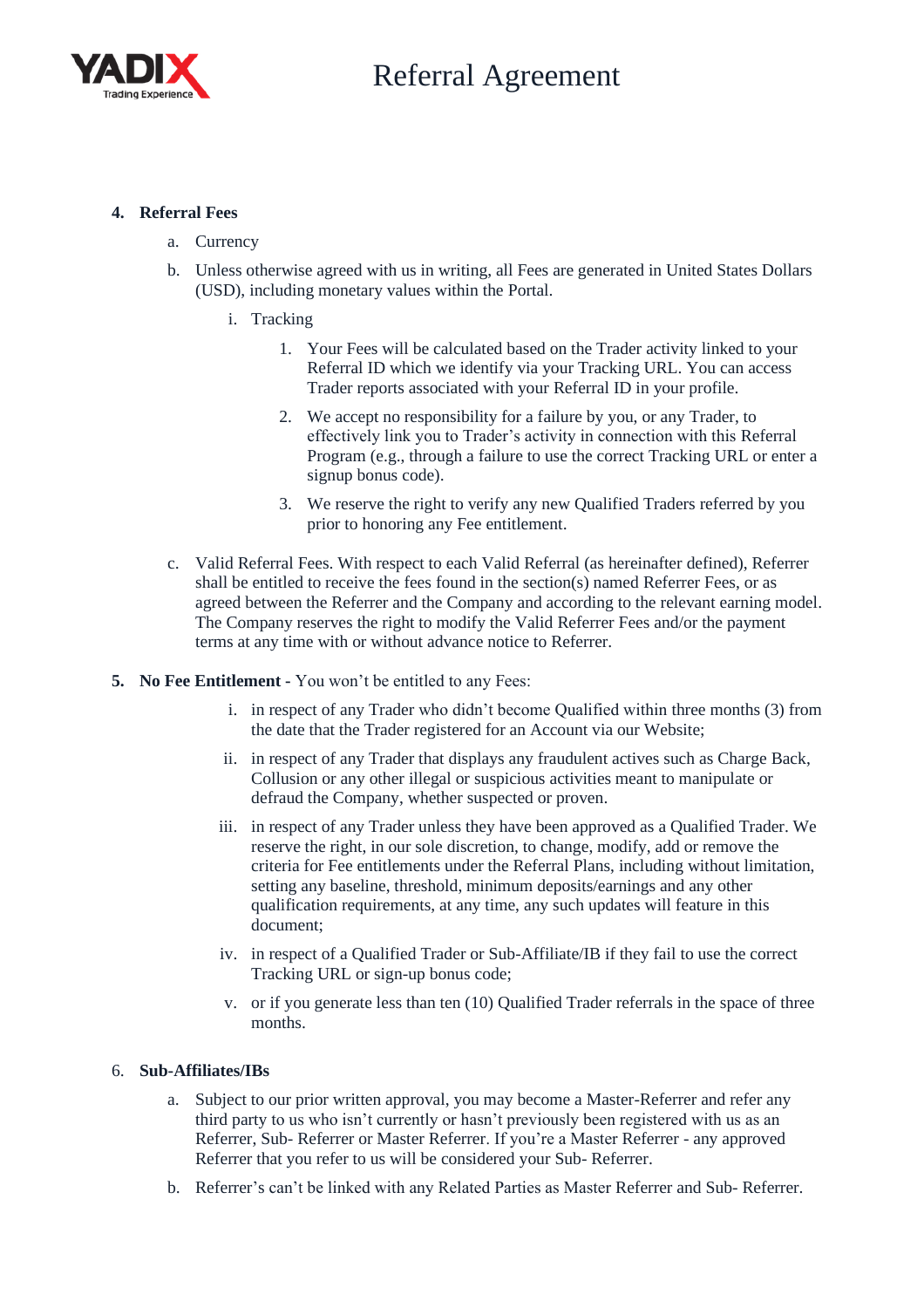

c. Sub- Referrer Fees will be set out on the Company's Website or as agreed between the Referrer and the Company.

#### **7. Fee Disputes**

**a.** If you don't agree with your Fee entitlement for a particular month, you must notify us in writing of the disputed amount and the reason for your dispute within 14 days of the end of the month for which the Fee payment was made. If you don't notify us of a dispute within this timeframe, you'll be deemed to have waived your right to dispute the report or payment and won't have any further claims in relation to the matter.

#### **8. Details**

**a.** You must provide us with accurate and complete contact and payment information and inform us if anything changes.

#### **9. Payment**

- **a.** You'll be paid your Fee entitlements monthly in arrears, subject to satisfactory verification (where relevant), the terms of your Referral Plan.
- **b.** Fees will be made directly into your bank account within 30 days of us receiving a receipt a valid tax invoice from you, provided that your Fee balance is over USD \$500. If your Fee balance is less than USD \$500 for a given month, the balance will be carried over and added to your Fee entitlement for the following month.
- **c.** You acknowledge that exchange rates for international wire transfers will be set by the receiving bank. We have no control over these rates.
- **d.** You acknowledge and agree that we won't be required to pay you Fees if this would result in us breaching the laws of any country.
- **e.** We reserve the right to void your Fee entitlement and terminate your membership of the Referral Program under "Termination" section if your carried over Fee balance fails to reach USD \$500 within 6 consecutive calendar months.

#### **10. Referral Activity**

#### **a. Anti-Spam Laws**

- i. You must always comply with anti-spam laws in the countries where you're targeting or soliciting potential Traders when sending electronic communications. In particular, each electronic message sent in connection with the Referral Program must contain the following information:
	- **1.** clear and accurate identification of the individual or organization who sent the message;
	- **2.** accurate information about how the recipient can contact the sender;
	- **3.** and a clear, conspicuous and functioning method of opting out (unsubscribing) from receipt of any further messages.

#### **11. Non-compete**

- **a.** You must not market to potential Traders:
	- i. on any site where we promote our Company, on any internet search engine on which we promote our Company, in any other manner which results in you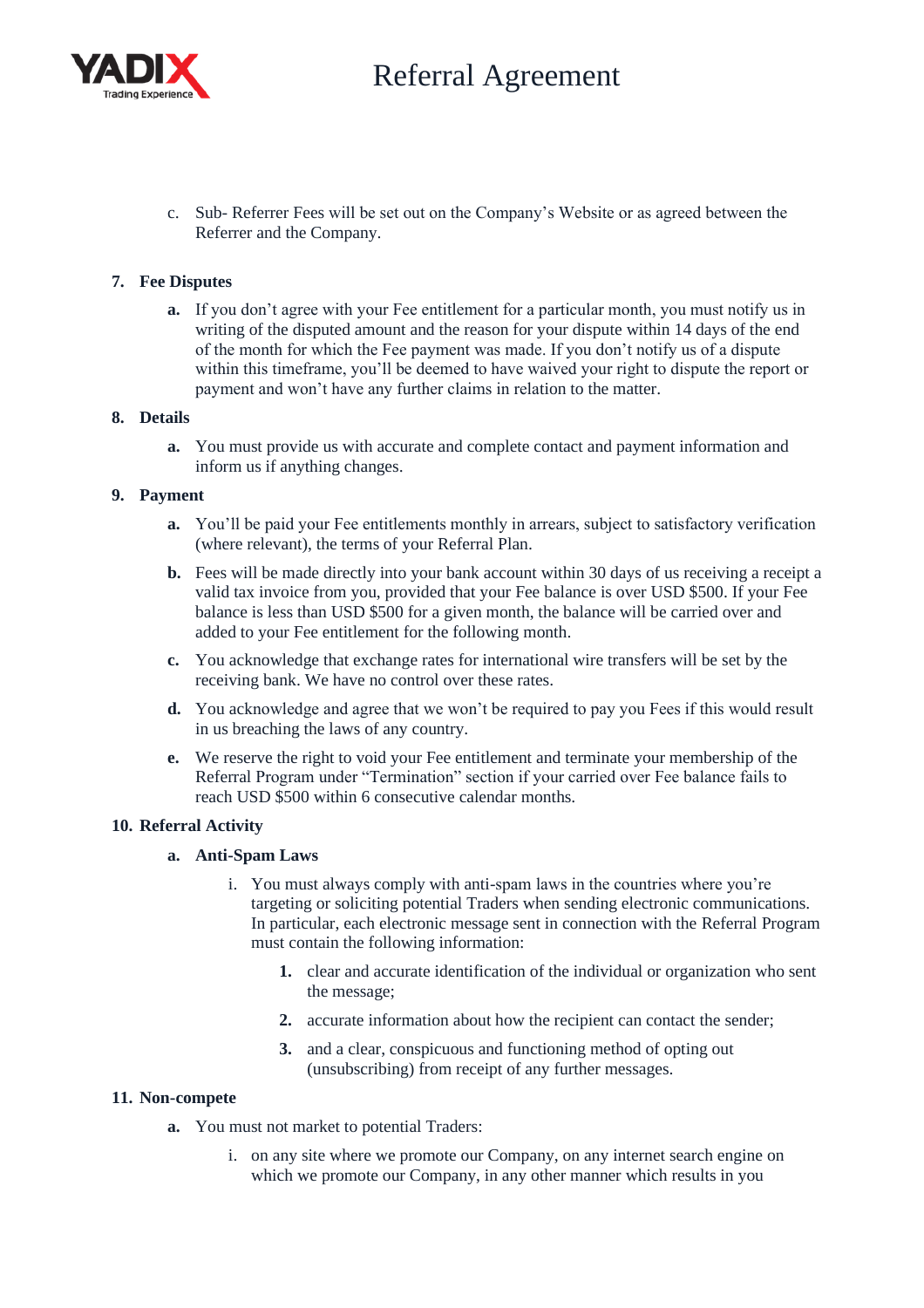

competing with us in relation to the promotion of your sites including but not limited to the promotion of your site(s) through other Referrer; and regarding any other online software, application or other platform enabling online trading similar to and/or competitive with us.

ii. We reserve the right to terminate your membership of the Referral Program and void any Fee entitlements due to you if you breach these provisions.

#### **12. Intellectual Property Rights**

- **a.** You acknowledge that we will retain the ownership of all rights (including intellectual property rights) in material we develop before or during the term of these Terms, including the Referral Collateral. You shouldn't construe anything in these Terms as granting you any license or right to use the Referral Collateral or any of our other trademarks and branding other than as permitted under these Terms.
- **b.** You may display Promotional Materials and Text Links on your site, use other Referrer Collateral, and hold yourself out to be an 'Referrer' for the purpose of conducting referrals under this Referral Program, provided that you:
	- i. Obtain our approval first before you publish any Referral Collateral (which we won't unreasonably withhold) refrain from using Referral Collateral as part of your own product name, URL or as a component of another logo; and display Referral Collateral in a way that complies with our brand guidelines and any other directions that we give you from time to time.
	- ii. You'll notify us immediately in writing if you become aware of an infringement on any of our intellectual property or other ownership rights, or if you become aware of a claim by any party that our products, trademarks or logos infringe on a third party's intellectual property or ownership rights.

#### **c. Traders**

- i. You acknowledge and agree that:
	- **1.** Traders are the Company's clients and that you're not a party to the contractual relationship between Traders and the Company, we're the sole and exclusive owner of the names, contact information and any other data relating to Traders referred to us, including those Traders linked to your Referral ID. You must not contact a Trader without our prior written approval, and we may access information from or about visitors to your site and may use such information for any purpose.
	- **2.** We may, in our sole discretion, revoke any approval issued in relation to your contact with a Trader if we establish that your communication with the Trader is against our interests.
	- **3.** We reserve the right to immediately terminate your membership of the Referral Program for any breach by you of this agreement.

#### **13. Promotional Materials**

- **a.** You must:
	- i. only use our Referral materials and texts links in the manner directed by us and not modify them in any way without our prior written consent; and
	- ii. only direct Referral materials and texts links to the homepage of our Website.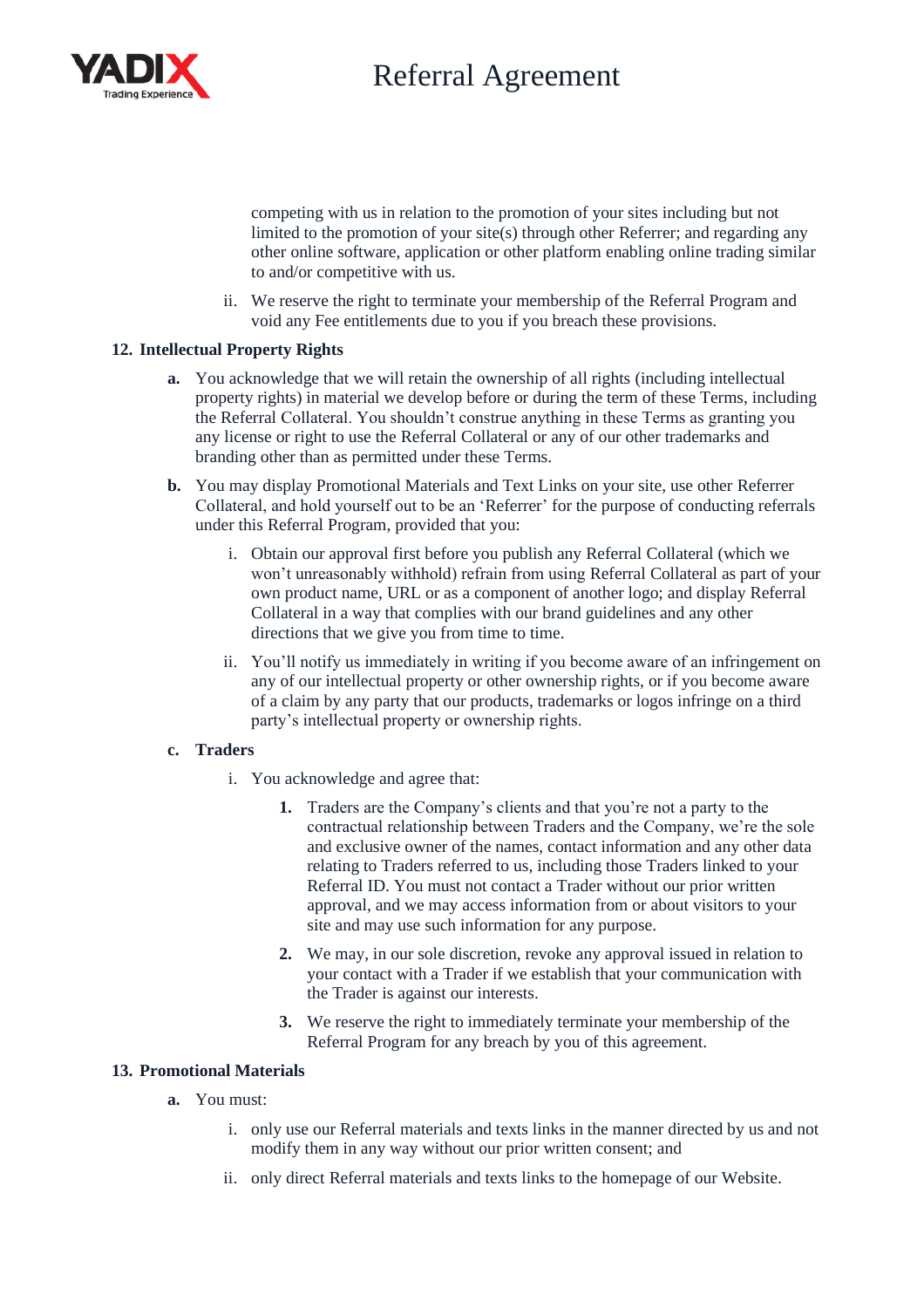

iii. promotional materials and texts links are provided AS IS AND WITHOUT WARRANTY of any kind

#### **b. Prohibited Referral Conduct**

- i. You must not engage in any illegal, improper, misleading, or deceptive conduct or make any representations which may have a detrimental effect on our reputation or those of our products and services.
- ii. In particular, you must not:
	- **1.** engage in any illegal activity of any type, such as displaying illegal content on your website or in your subscription emails, actively target or solicit to any person who is under the age of 18 years old, regardless of the age of majority in the location where you are engaging in referral activities; or any resident of the United State or any other restricted country, as updated from time to time, unless you have received our prior written consent.
	- **2.** login to Trader accounts, conduct trading activities on their behalf or offer trading advise to them;
	- **3.** Collude with any Trader or to encourage the manipulate this program to trigger bogus Referral payments without being genuinely interested in trading in the markets and/or taking market risk;
	- **4.** Operate a website that contains or promotes misleading, defamatory, or illegal content, or a link to a website that does so. Misleading content includes making any promises whatsoever in relation to returns and displaying our disclaimer, licence or financial registration number without our express permission;
	- **5.** send unsolicited commercial electronic messages (spam) or make frequent or repeated unsolicited calls to Traders or potential Traders;
	- **6.** enable bad faith transactions, including via any device, program, robot, IP address, redirects and 'bogus' traffic;
	- **7.** establish any promotion that provides rewards, points or compensation to a Trader for registering for an account with us, including any kind of rebate deal, without our prior approval; or
	- **8.** take any action that would dilute or tarnish the value of our trademarks or branding.

#### **c. Consequences of Prohibited Conduct**

- i. If we detect suspicious activity or a potential breach of this agreement linked to your Referral ID, we may:
- ii. suspend your Referral ID pending further investigation; and
- iii. we reserve the right to delay payment of any Fees due to you for up to 180 days while we verify the relevant transactions.
- iv. Notwithstanding the above, if we determine, in our sole discretion, that you have engaged in any activity in breach of this agreement, whether suspected or proven, we reserve the right to terminate these Terms immediately and void any entitlements due to you.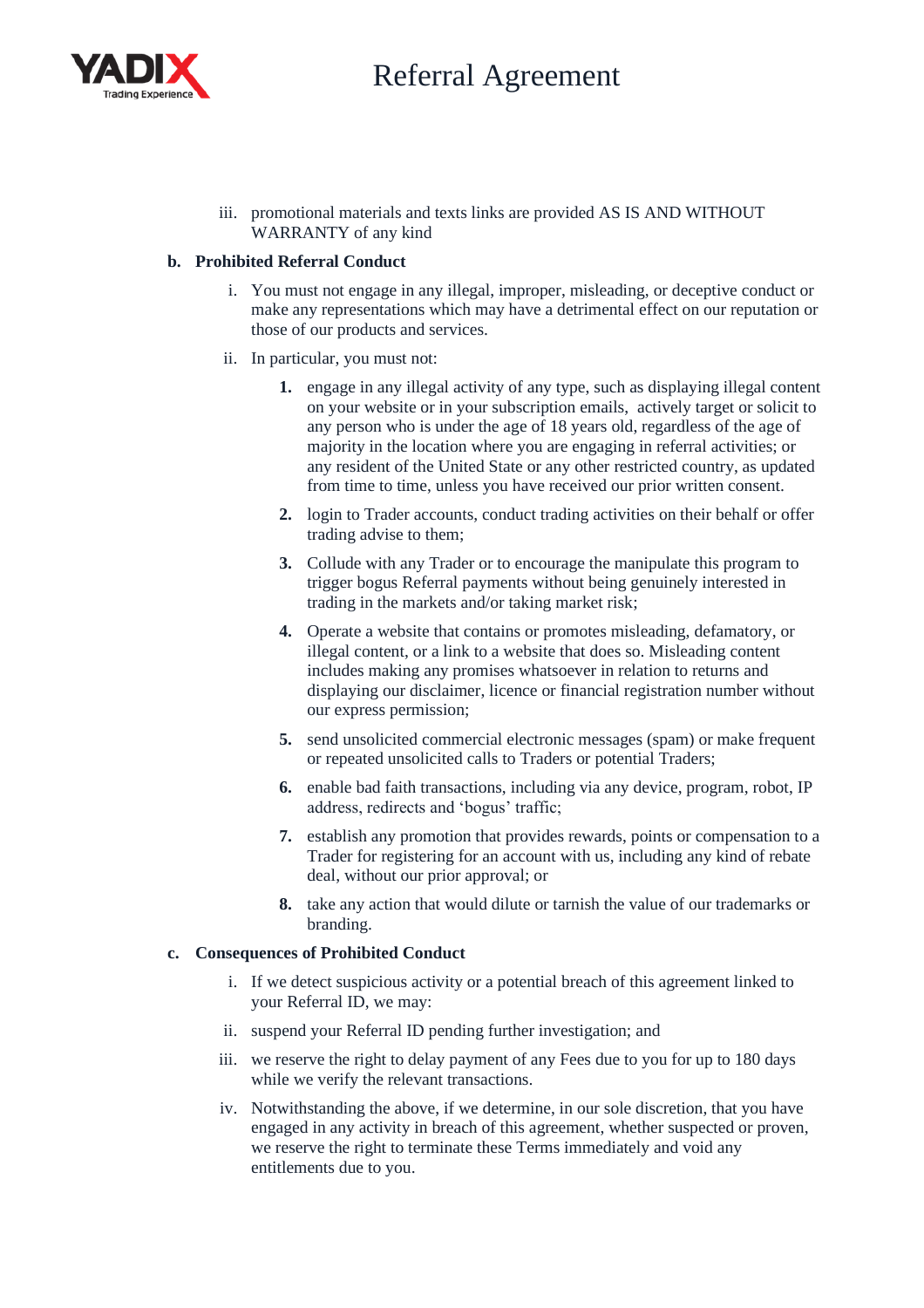

#### **14. Website Login**

a. We reserve the right to remove or amend any tools from the website at any time at our sole discretion.

#### **15. Expiry**

**a.** Fee entitlements in respect of a particular Trader expire 12 months from the date that the Trader successfully registered for an Account via our Website.

#### **16. Tax**

**a.** You're responsible for paying all duties (e.g., stamp duty, other government charges and financial institution account fees, if applicable) payable and complying with the applicable tax laws in relation to your membership of the Referral Program.

#### **17. Termination**

- a. This agreement can be terminated by either party by providing the other party with at least seven days written notice.
- b. The Company may terminate these Terms immediately at any time, by providing you with written notice if you:
	- i. breach any of these Terms; and
	- ii. the breach cannot be remedied; or
	- iii. the breach can be remedied but you fail or refuse to do so within seven days of us informing you about the breach;
	- iv. become bankrupt, insolvent or fall under the appointment of a liquidator or receiver; or
	- v. act in a way which, in our opinion, brings our brand into disrepute.
- c. On termination:
	- i. if terminated by you or us under section 17) a, we'll pay you any Fees to which you are entitled for referrals that take place up to and including the effective date of termination, but not for referrals that take place following the effective date of termination;
	- ii. you must immediately:
	- iii. stop promoting yourself as a member of the Referral Program; and
	- iv. withdraw from publication and/or delete any Banners, Text Links or Referral Collateral that we've provided to you as part of the Referral Program.
	- v. You acknowledge and agree that if we terminate these Terms under section 17) b, your entitlement to any accrued but unpaid Fees will be voided and those Fees will not be paid to you.

#### **18. Confidentiality and Privacy**

**a.** We'll always comply with our Privacy Policy, in relation to any personal information that you share with us under these Terms.

#### **19. Review**

a. At our request, you must participate in a performance and compliance review with your account manager.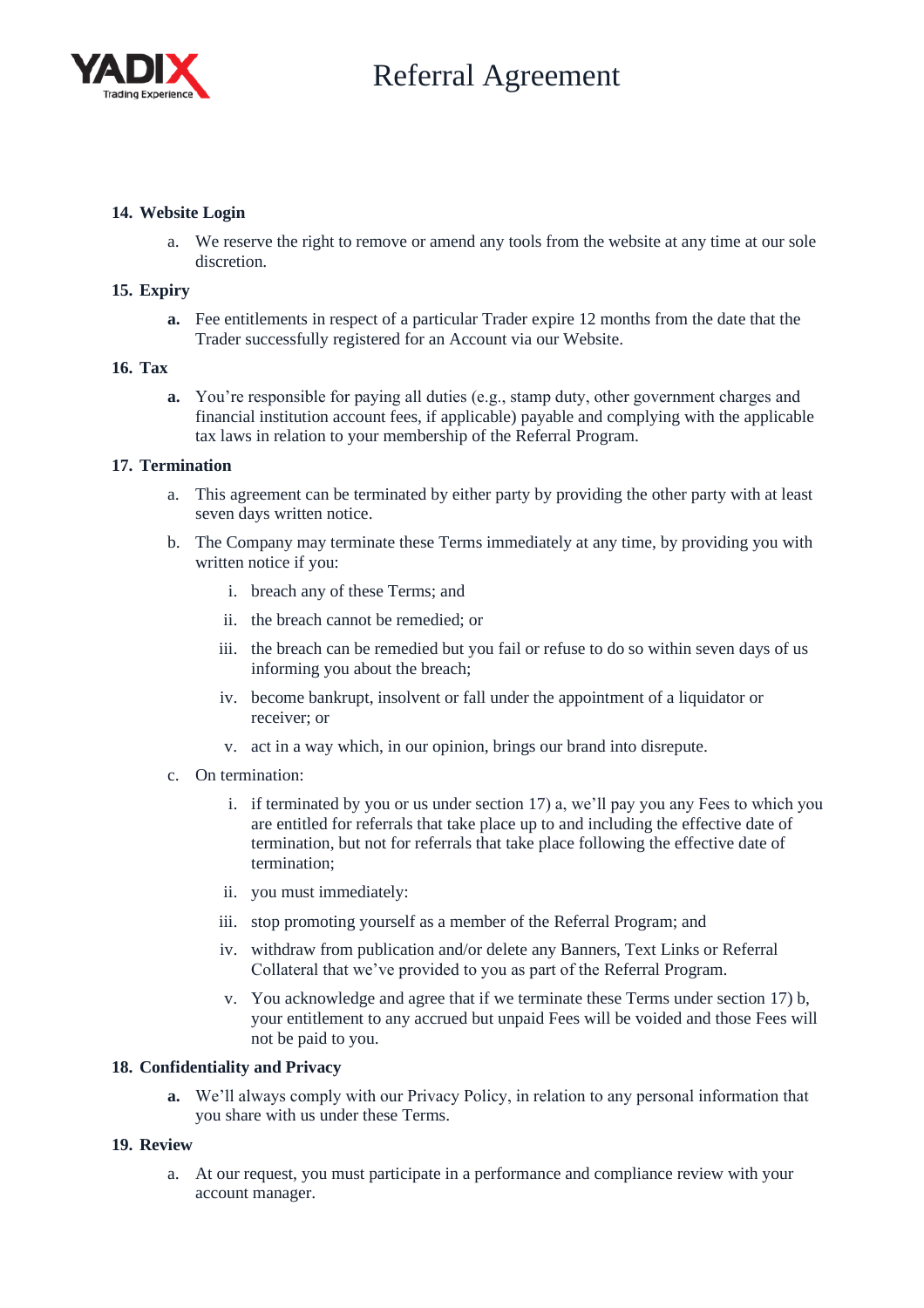

## **20. Liability, Warranties and Indemnity**

#### **a. No warranty**

i. To the extent permitted by law, we provide no warranty and make no representations that our Website, Banners and Text Links or Tracking URLs are accessible or free of errors, viruses or security threats. The Company further disclaims all representations and warranties, express or implied, that the platforms do not infringe or otherwise violate any intellectual property or other proprietary right of any third party in any jurisdiction, including, but not limited to, the territory. The Referrer understands and agrees that the platforms may not satisfy all of the leads' requirements and may not be uninterrupted or error-free

#### **21. Liability for other conditions or warranties**

- **a.** Our liability to you for any non-compliance with a statutory guarantee or Loss or Claim arising out of or in connection with these Terms or any breach by us of these Terms however arising (whether for breach of these Terms, tort (including negligence), statute, custom, law or on any other basis), is limited to the amount of Fees paid by us to you in the 12 months prior to the action giving rise to the liability.
- **b.** All representations, conditions, warranties and terms that would otherwise be expressed or implied in these Terms by general law, statute or custom are expressly excluded (to the extent that such representations, conditions, warranties and terms can be excluded at law).
- **c.** We won't be liable to you, when
	- i. We, our subsidiaries, officers, directors, employees and suppliers are not responsible or liable to you for:
		- **1.** any Loss or Claim arising as a result of any failure of any software, hardware, communication technology or other system;
		- **2.** any Loss or Claim relating to the provision of data made available through the Portal, including delays, disruptions, inaccuracies or the loss of data;
		- **3.** any Loss or Claim relating to your use of, or reliance upon any data provided to you via the Portal;
		- **4.** the actions or inaction of third parties (including those which may be negligent or unauthorized) relating to the Referral Program or the Portal;
		- **5.** any Loss or Claim arising from a failure by us to comply with these Terms for any cause which couldn't be reasonably controlled or prevented by us; or
		- **6.** any Loss or Claim arising from a failure by you to comply with tax laws in relation to your Fee entitlements.

#### **22. Indemnity to us**

- **a.** You indemnify us, our subsidiaries, directors, officers, employees and suppliers (Indemnified Parties) against any Loss or Claim suffered or incurred by any of them arising from:
	- i. a breach by you of these Terms;
	- ii. any unlawful, fraudulent, negligent or willful act or omission carried out by you as a member of the Referral Program; and/or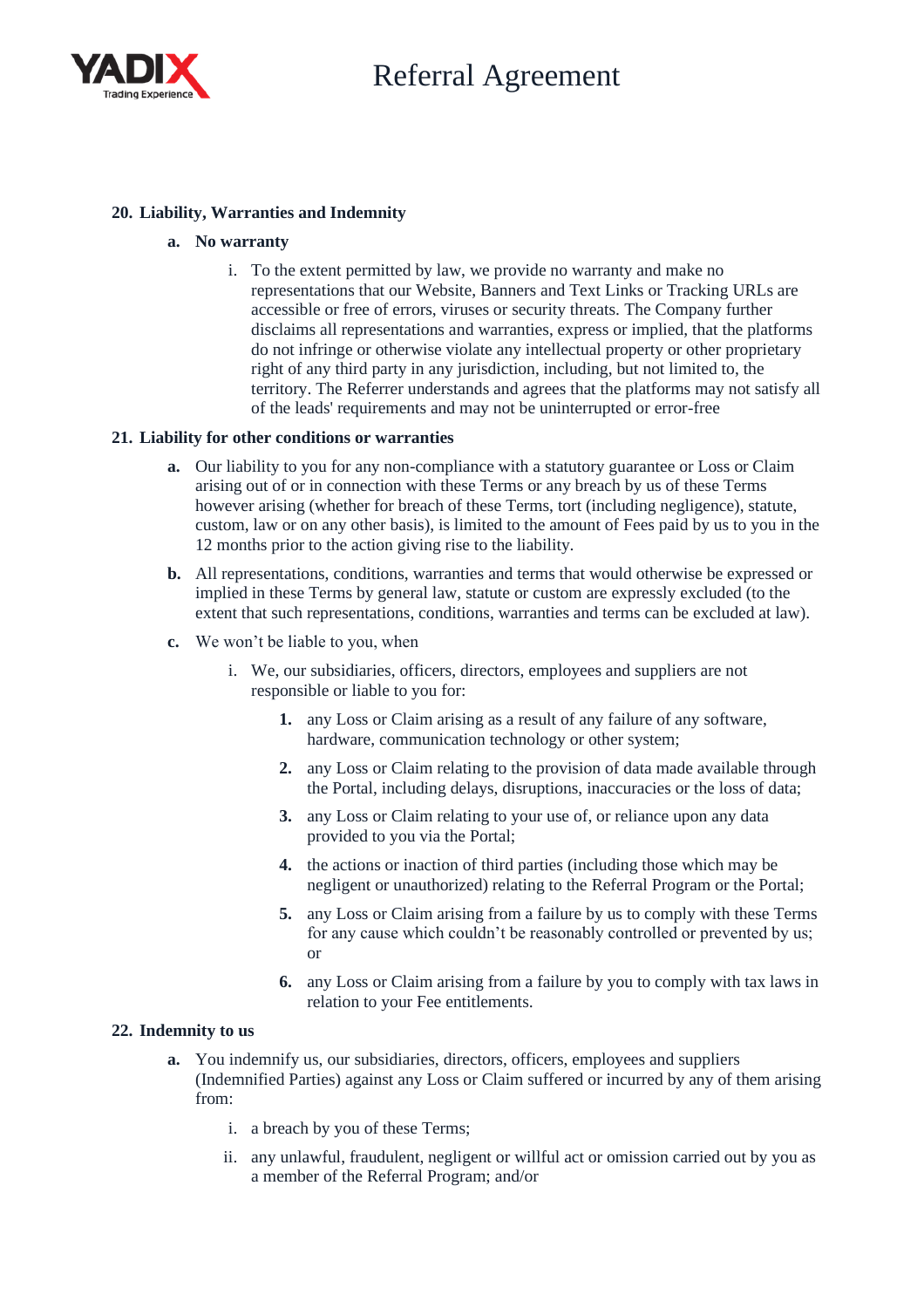

- iii. any infringement or alleged infringement on a third party's intellectual property rights by you whilst acting in your capacity as a member of the Referral Program.
- iv. If an Indemnified Party caused or contributed to any Loss or Claim, then your liability under this section will be limited to the amount of the Loss or Claim which is directly attributable to your conduct.
- 23. **Non-Exclusive Remedies**. In the event (a) The Referrer markets or promotes the Company, any Company Related Entity or any Platform to any person or entity outside of the Territory or (b) of any breach or threatened breach of any provision of previous or forthcoming Sections, in addition to all other rights and remedies available to the Company under this Agreement and under applicable law, the Company shall have the right to (i) immediately enjoin all such activity, without the necessity of showing damages or posting bond or other security, (ii) immediately terminate this Agreement and Referrer engagement hereunder, (iii) receive a prompt refund of all amounts paid to the Referrer hereunder and (iv) be indemnified for any losses, damages or liability incurred by the Company in connection with such violations.

#### **24. General Provisions**

a. Force Majeure. If the performance of any part of this Agreement by either Party is prevented, hindered, delayed or otherwise made impracticable by reason of any flood, riot, fire, judicial or governmental action (including, but not limited to, any law, regulation or embargo prohibiting the performance contemplated hereunder and/or the failure or refusal of a government agency to issue a license required for any performance pursuant to this Agreement), labor disputes, act of God or any cause beyond the reasonable control of that Party, the Party shall be excused from such performance to the extent that it is prevented, hindered or delayed by such cause. Notwithstanding anything herein to the contrary, the Party prevented from performing hereunder by a force majeure event shall nevertheless use its best efforts to recommence its performance hereunder as soon as reasonably practicable and to mitigate any damages resulting from its non-performance hereunder.

## **25. Disputes**

- **a.** A party to these Terms may not start legal proceedings in relation to a dispute arising out of these Terms unless it first complies with this section.
- **b.** If a dispute arises in relation to these Terms or the Referral Program:
	- i. the party raising the dispute must notify the other party in writing; and
	- ii. each party must use its best efforts to resolve the dispute.
	- iii. If the parties are unable to resolve the dispute within 30 days of notification, either party may terminate the dispute resolution process by notice in writing to the other party.

## **26. Changes to these Terms**

a. We may change any of these Terms at any point without any prior notice. Your continuing participation in the Referral Program following expiry of the notice period will be taken as your acceptance of the changes.

## **27. Notices**

a. You agree that all communications between you and us in relation to the Referral Program will be by email or by us posting a notification on the Website or Portal, unless another method is agreed to by the addressee.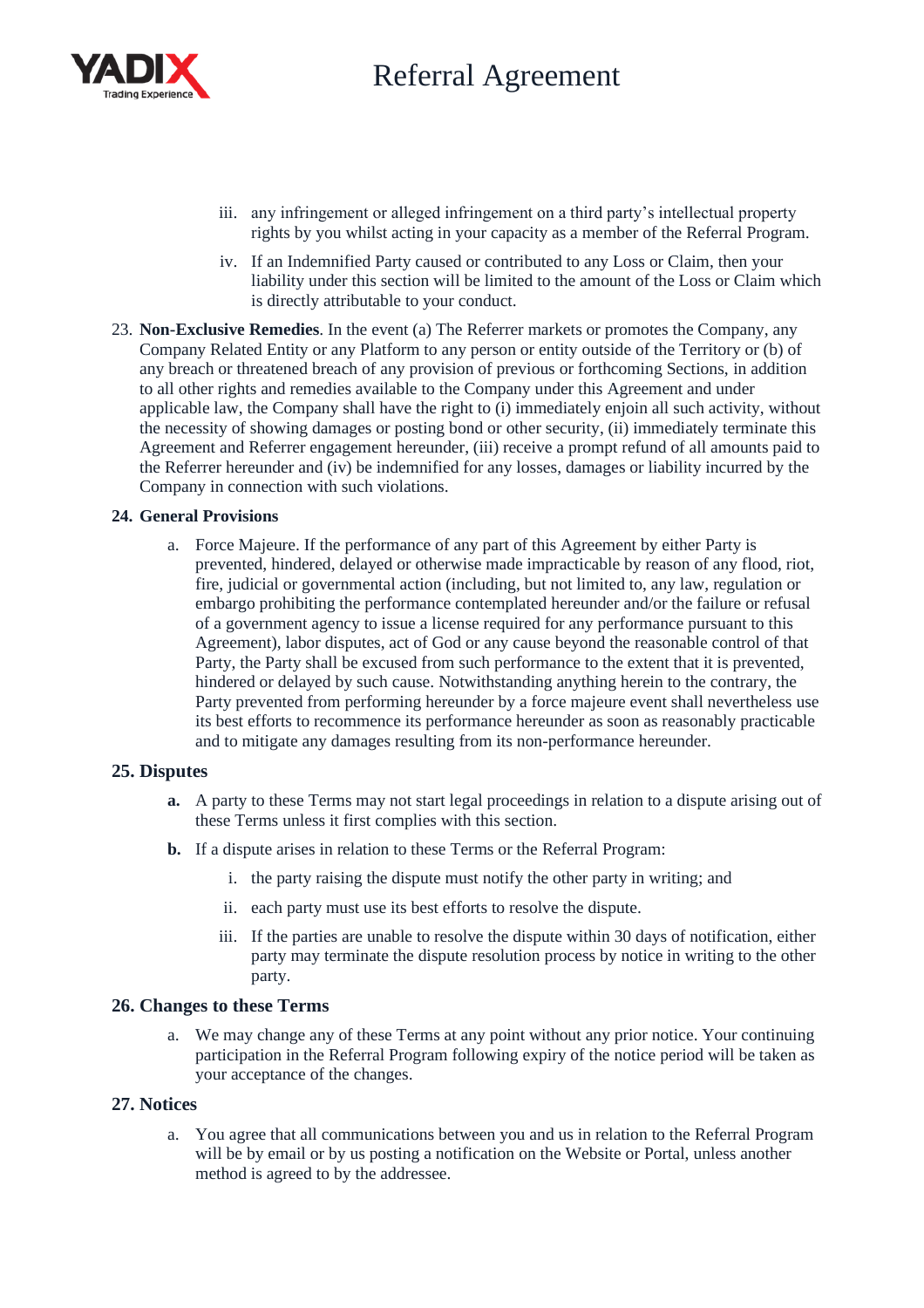

- b. Any notice or other communication to or by a party by email is regarded as being given by the sender and received by the addressee at the time it was sent, (unless the sender receives a delivery failure notification indicating that the email has not been delivered).
- c. We may provide you with a notice or other communication by a posting within the Portal. That notice or other communication is regarded as being given by us and received by you when the posting is made. We recommend that you regularly check the Website or Portal for notices or other communications.

## **28. Privacy**

- a. We collect, use and disclose your personal information to provide you with the products, services and associated support that you've asked for. We also use your personal information to respond to your enquiries or feedback and to promote products and services offered by us and associated third parties. To do these things, we may provide your personal information to our related companies and to people that we outsource functions to.
- b. Where possible we'll collect your information from you, but we may also collect it from public sources such as social media websites, or from third parties that provide us with marketing leads.
- c. You acknowledge that we are a licensed company, and you agree that we may share your personal information within our group of related entities. The Company will treat your personal information in accordance with its Privacy Policy and any local laws or regulations.
- d. If you don't provide your personal information to us, it may affect our ability to do business with you. You consent to us collecting, using and disclosing your personal information for those purposes. You can ask us not to use your information to promote our products and services by following the procedure outlined in the Legal Documentation section on our website.
- e. The Privacy Policy contains information on how to:
	- i. update your preferences about the promotional material we send to you;
	- ii. request access to and seek correction of the personal information we hold about you;
	- iii. make a privacy complaint; and
	- iv. how we'll deal with your complaint.
	- v. You can contact us by email at info@quantixfs.com or by phone on +44 203 239 6117

## 29. **Independent Contractors**

- i. The relationship between you and us is that of independent contractors. Nothing in this agreement creates any partnership, joint venture or agency relationship between you and us and you have no authority to make any representations on our behalf.
- ii. If some of these Terms can't operate
- iii. If any part or provision of these Terms are void, unenforceable or illegal in a jurisdiction, that part or provision doesn't apply in that jurisdiction. However, the remainder of the Terms continue to operate in that jurisdiction unless this would alter the basic agreement between you and us, in which case we can terminate your